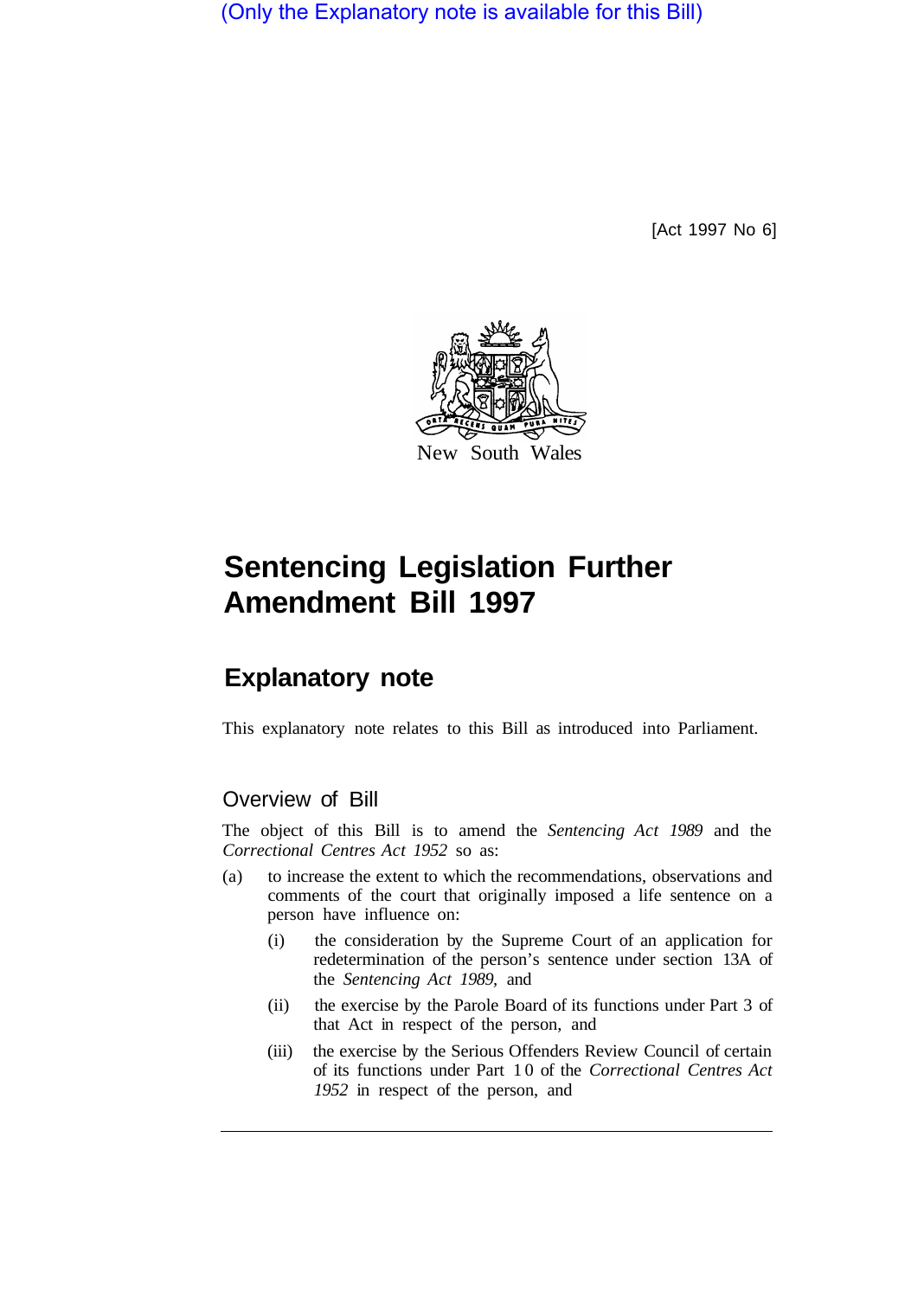Sentencing Legislation Further Amendment Bill 1997 [Act 1997 No 6]

Explanatory note

- to increase (from 8 to 20 years), in the case of persons who were the subject of a non-release recommendation by the original sentencing court, the length of sentence that a person who desires to have his or her sentence redetermined under section 13A of the *Sentencing Act 1989* must have served before a redetermination application can be made, and (b)
- to provide that redetermination of sentence is not available to a person who was the subject of a non-release recommendation, except where there are special reasons that justify a redetermination, and (c)
- to require the Supreme Court, in considering a redetermination of a life sentence under section 13A of the *Sentencing Act 1989,* to take into account all the circumstances surrounding the offence for which the life sentence was imposed and all convictions of the person serving the sentence, and (d)
- to require the Supreme Court, the Parole Board and the Serious Offenders Review Council, in the exercise of their respective functions, to have regard to the safety of the community in connection with redetermined life sentences, and (e)
- to adjust, from 2 years to 3 years, the "default" period (that is, the period that is applicable if the Court does not specify another period) for which a person whose sentence the Court has declined to redetermine is barred from making further application for redetermination. (f)

### **Outline** of **provisions**

**Clause 1** sets out the name (also called the short title) of the proposed Act.

**Clause 2** provides for the commencement of the proposed Act on the date of assent.

**Clause 3** is a formal provision giving effect to the amendments to the *Sentencing Act I989* set out in Schedule l.

**Clause 4** is a formal provision giving effect to the amendments to the *Correctional Centres Act 1952* set out in Schedule 2.

#### **Schedule 1 Amendment of Sentencing Act 1989**

**Schedule 1 [1]**amends section 13A of the Act to include a definition of *non-release recommendation* for the purposes of the section.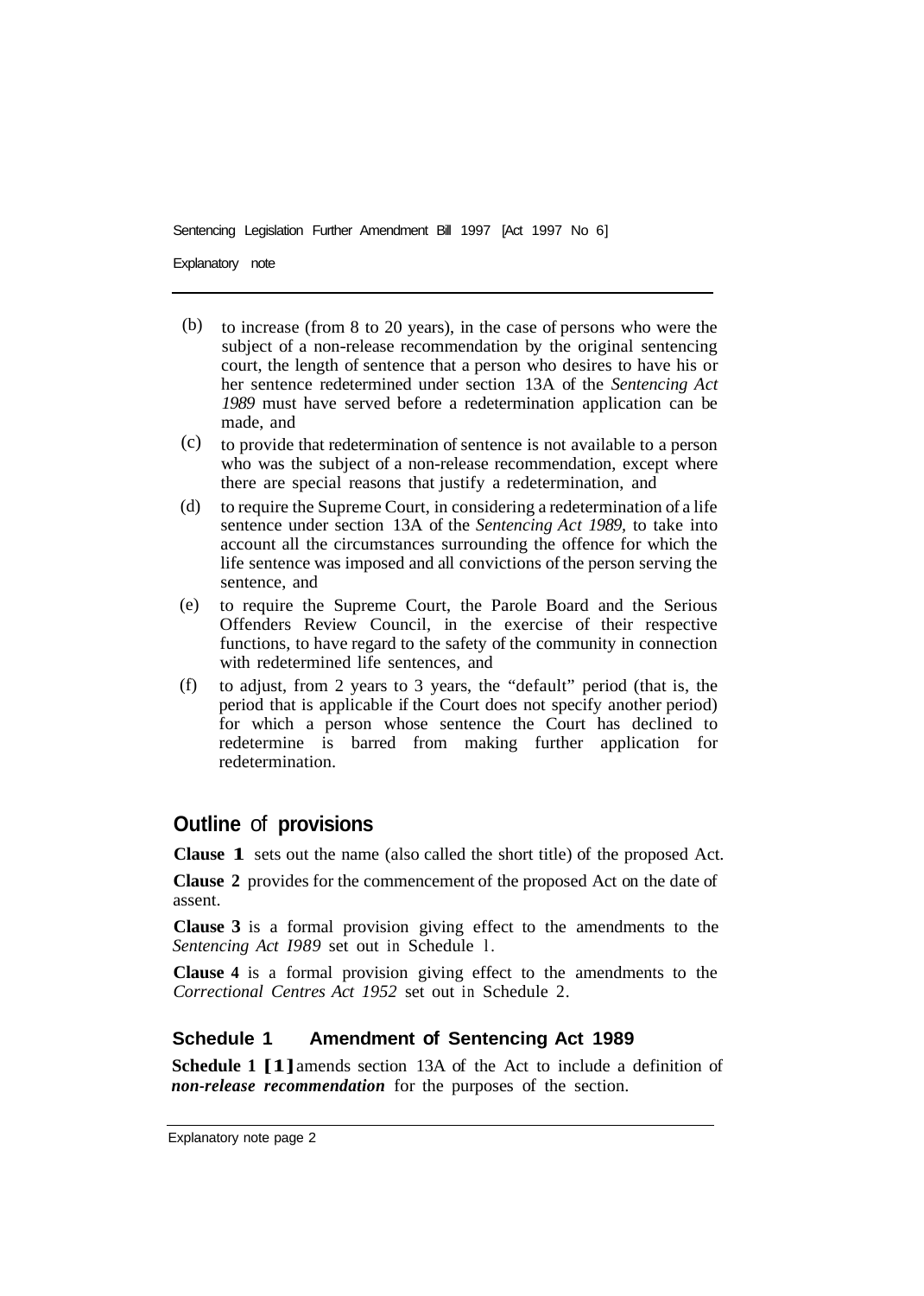Sentencing Legislation Further Amendment Bill 1997 [Act 1997 No 6]

Explanatory note

**Schedule 1 [2]** amends section 13A of the Act so as to extend, in certain cases, the usual waiting period before an application may be made under the section for redetermination of a sentence. The usual waiting period is 8 years. As a consequence of the amendment, it will be 20 years in the case of a person who was the subject of a non-release recommendation. Furthermore, in the case of such a person, the amendment provides that the person is not eligible for a redetermination of sentence unless the Supreme Court is satisfied that special reasons exist that justify doing so.

**Schedule 1 [3]** amends section 13A of the Act so as to require the Supreme Court, when considering an application to redetermine a sentence under that section, to have regard to all the circumstances of the offence for which the life sentence under consideration was imposed and all convictions of the person serving the sentence. The amendment made by **Schedule 1 [9]** is consequential.

**Schedule 1 [4]** amends section 13A of the Act so as to provide that, unless otherwise specified by the Court, a person whose application for redetermination has been refused by the Supreme Court under that section may not make further application for a period of 3 years. (The current period is 2 years.) The amendments made by **Schedule 1 [5] and [8]** are consequential.

**Schedule 1 [6]** amends section 13A of the Act so as to require the Supreme Court, in exercising its functions under that section in connection with persons serving life sentences, to have regard to the need to maintain the safety of the community.

**Schedule l [7]** amends section 13A of the Act so as to provide that the Supreme Court, in exercising its functions under that section, must have regard to and give substantial weight to any relevant recommendations, observations and comments made by the original sentencing court when imposing the sentence then under consideration, and must give consideration to adopting them or putting them into effect, giving reasons when it declines to do so.

**Schedule** [10] inserts a new section 22P which requires the Parole Board, when exercising its functions under Part 3 of the Act in relation to a person whose life sentence has been redetermined under section 13A, to have regard to and give substantial weight to any relevant recommendations, observations and comments made by the original sentencing court when imposing the life sentence, and to give consideration to adopting them or putting them into effect, giving reasons when it declines to do so. It also requires the Board to have particular regard to community safety in its dealings with such a person.